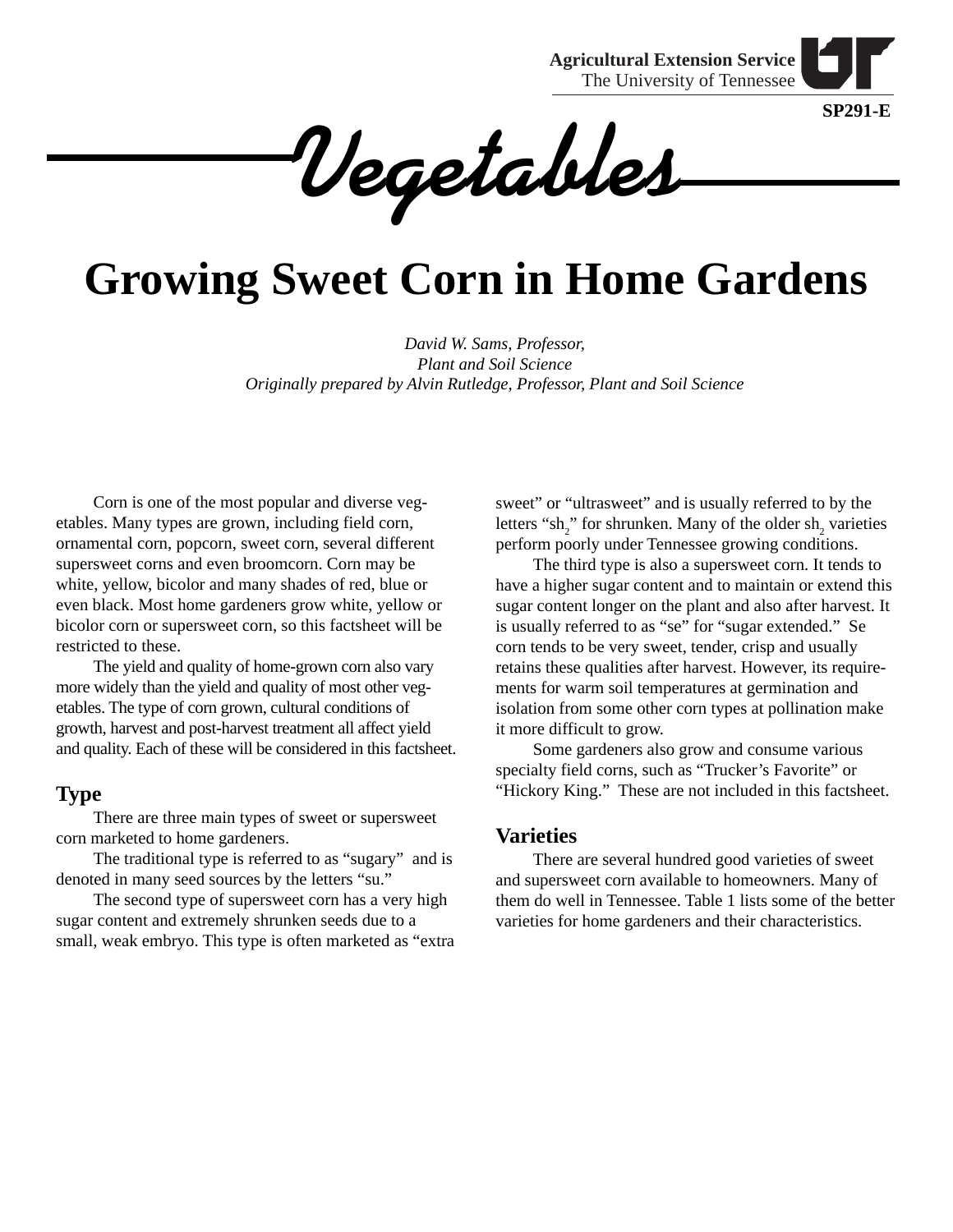| <b>Variety</b>      | <b>Color</b> | <b>Type</b>     | <b>Approximate</b><br><b>Days to Maturity</b> | <b>Comments</b>                                                 |
|---------------------|--------------|-----------------|-----------------------------------------------|-----------------------------------------------------------------|
| Kandy Korn          | Yellow       | <b>SE</b>       | 80                                            | Excellent sugar                                                 |
| Honey 'n Pearl      | Bi-colored   | SH <sub>2</sub> | 78                                            | Sweet. All-American<br>Winner.                                  |
| Silverado           | White        | <b>SE</b>       | 88                                            | Silver Queen-type, but<br>slightly earlier. Very<br>good sugar. |
| Merit               | Yellow       | <b>SU</b>       | 88                                            | Large ear, but may<br>produce starchy texture.                  |
| Incredible          | Yellow       | <b>SE</b>       | 90                                            | Large ears. Excellent<br>flavor.                                |
| Bi-Queen            | Bi-colored   | <b>SU</b>       | 92                                            | Both yellow and white<br>kernels. Excellent<br>quality.         |
| Golden Queen        | Yellow       | <b>SU</b>       | 93                                            | Standard of the yellow<br>su varieties.                         |
| <b>Silver Queen</b> | White        | SU              | 93                                            | Standard of the white su<br>varieties.                          |

# **Table 1. Recommended Corn Varieties in Home Gardens**

# **Seed**

Seed germinates less well as it gets older. All seed keeps best under cool, dry conditions. Reseal seed packages with tape, place them in a closed container and refrigerate or freeze the seed to keep it more than one year. If seed is allowed to remain in hot, humid conditions from one year to the next, it is unlikely that the seed will germinate satisfactorily.

Seed from hybrid corn should never be saved for planting, as yields will decrease by 25 percent or more compared to new hybrid seed. Most purchased corn seed has been treated with insecticide and fungicide to protect it during germination. Treated seed must never be eaten or fed to livestock. Treated seed is more likely to produce good plant stands than untreated seed.

# **Planting**

Sweet corn is a warm-season crop that germinates and grows poorly during cool weather. It may be killed by frost. The supersweet and extra sweet varieties are even more sensitive to cool weather and are not normally planted until the soil temperature reaches 60 F.

The recommended first planting date will vary across the state and from year to year.Approximate dates for the various areas of the state are given in Table 2.

# **Table 2. Recommended Planting Dates for Corn in the Home Garden**

| Area                  | Sugary(su)Varieties | <b>Shrunken</b> (sh,) or se Varieties |
|-----------------------|---------------------|---------------------------------------|
| <b>West Tennessee</b> | April 10            | April 20                              |
| Middle Tennessee      |                     |                                       |
| a. Low elevations     | April 20            | May 1                                 |
| b. High elevations    | April 25            | May 5                                 |
| <b>East Tennessee</b> |                     |                                       |
| a. Low elevations     | April 25            | May 5                                 |
| b. High elevations    | May 1               | May 10                                |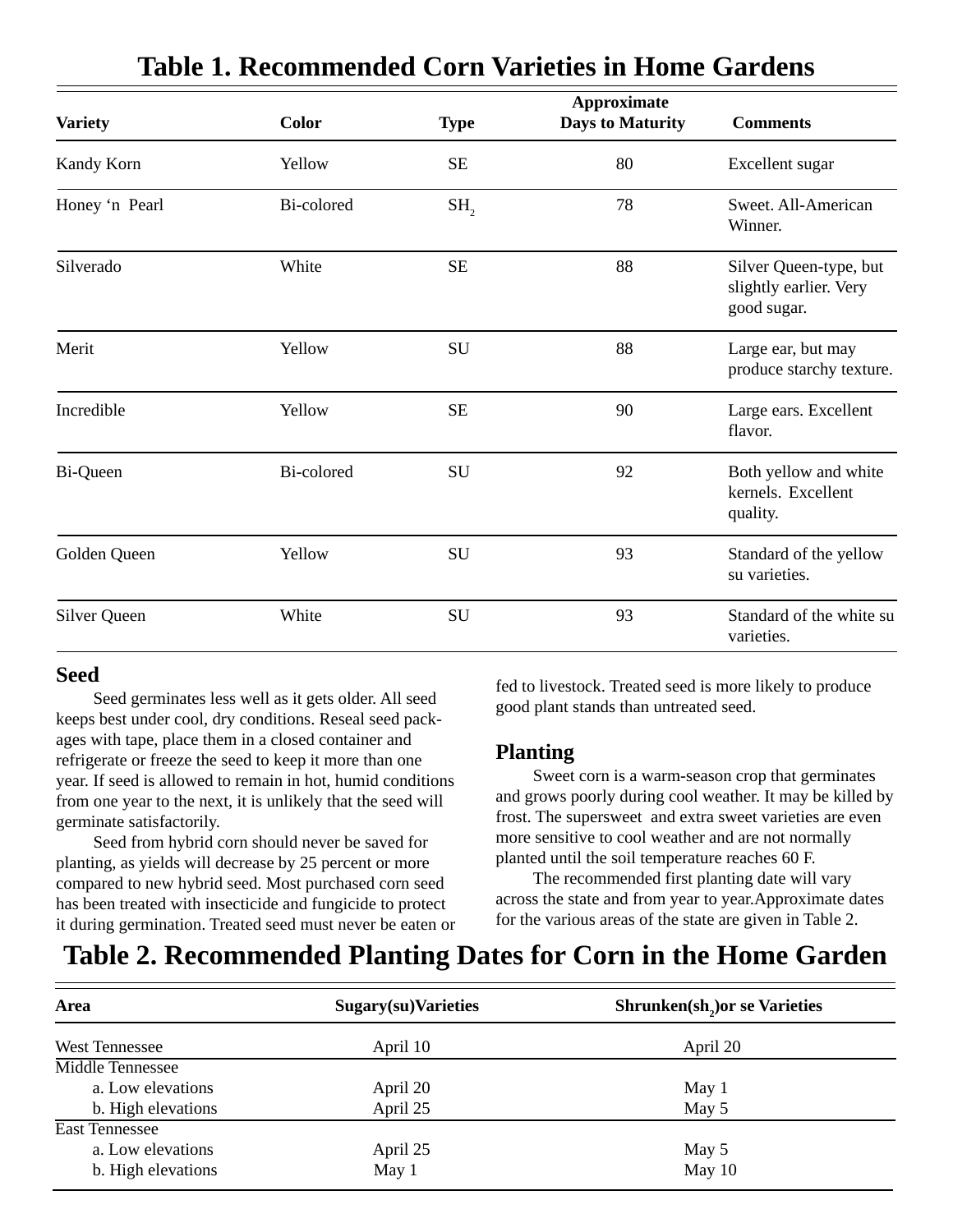To extend the harvest season, make more than one planting. A second planting should not be made until the first planting has three fully developed leaves. This may require more than three weeks in the early spring, but only two weeks later in the season. It should be noted that the later sweet corn matures, the more difficult insect control will be.

The seeding rate should be about 1 1/3 ounces of large-seeded varieties or 9/10 ounce of shrunken gene types per 100 feet of row. With large-seeded varieties, this will provide 155-235 seed and should provide 170-300 seed of the smaller-seeded varieties. Seeding at this rate will provide a good plant population if growing conditions are favorable.

The optimum planting depth varies with soil types and with the time of planting. Plant deeper in light soils and shallower in heavy soils. Early plantings should be shallower than later plantings because better moisture and warmer temperatures exist near the surface. If late plantings are shallow (1/2 inch), there is less likelihood that seed will germinate. A good rule of thumb is to plant seed two to three times deeper than their average diameter.

### **Plant Spacing**

In areas with unlimited space, sweet corn is usually spaced 10-15 inches in the row, with 36 to 42 inches between rows. A common mistake made by home gardeners is to plant sweet corn in only one or two rows at a time. This usually results in poor pollination and low yields. Plant sweet corn in blocks consisting of a minimum of three rows per block.

In small areas having limited space, but with good soil moisture and organic matter, it is possible to plant in double rows that are 10 to 12 inches apart with 30 to 42 inches between each double row. Plants within each row are spaced about 12 inches apart. Planting at these spacings will provide good pollination and good yields as long as the blocks are no more than three or four sets of double rows wide and proper moisture, nitrogen and weed control are provided. The double-row concept is illustrated in Figure 1.



*concept in small areas where space is a problem.*

There is no need to remove suckers from sweet corn and no advantage to doing so.

#### **Isolation**

Most gardeners know that sweet corn may not be as sweet if it crosses with field corn. Likewise, some of the supersweet or extrasweet corns may not be as sweet if they cross with other types of corn or even with other supersweet corn varieties. Corn varieties can be prevented from crossing by isolating them from each other. They can be isolated either by planting them 100 yards or more apart or by timing plantings so each sheds pollen at a different time. It is a good idea to isolate different sweet corn types from each other unless it is known that crossing will not affect them.

## **Fertilization**

Fertilization should be consistent with current UT soil recommendations. Sweet corn is a heavy user of nitrogen, so good yields depend upon adequate levels being present. Apply recommended fertilizer applications at planting or soon after seedling emergence. When sweet corn is 8 to 12 inches tall, sidedress with 1.5 pounds of ammonium nitrate per 100 foot of row. Proper nitrogen fertilization is very important to developing a strong, tall stalk with the se or  $sh_2$  types.

### **Weed Control**

Control weeds by preventing them from becoming established. This means that weeds should be removed while both corn and weeds are small. If double rows are grown, a rototiller can be used between each set of double rows and hand tools can be used between the double rows. If weeds are removed while they are small, corn will grow at a rapid rate and will reduce weed seed emergence as the corn gradually shades the soil.

#### **Insect Control**

European corn borer, corn earworms, Japanese beetles and flea beetles are the major insects affecting sweet corn in home gardens. Corn borers feed on the foliage and internal portions of the stalk. They are usually identified by insect holes bored into the stalk and droppings on the foliage. The corn earworm usually feeds on the tip of the ear. Japanese beetles normally congregate on the tip of the ear and feed on the silks. This may reduce pollination and yields.

European corn borer control is difficult for home gardeners because sprays are effective only during the two-to-three day period after eggs hatch and before larvae bore into the stalks. Pay close attention to the presence of eggs. Eggs are white and one-half the size of a pinhead. *Figure 1. Sweet corn planted in double rows. Use this* They are laid in masses that overlap like fish scales. Eggs